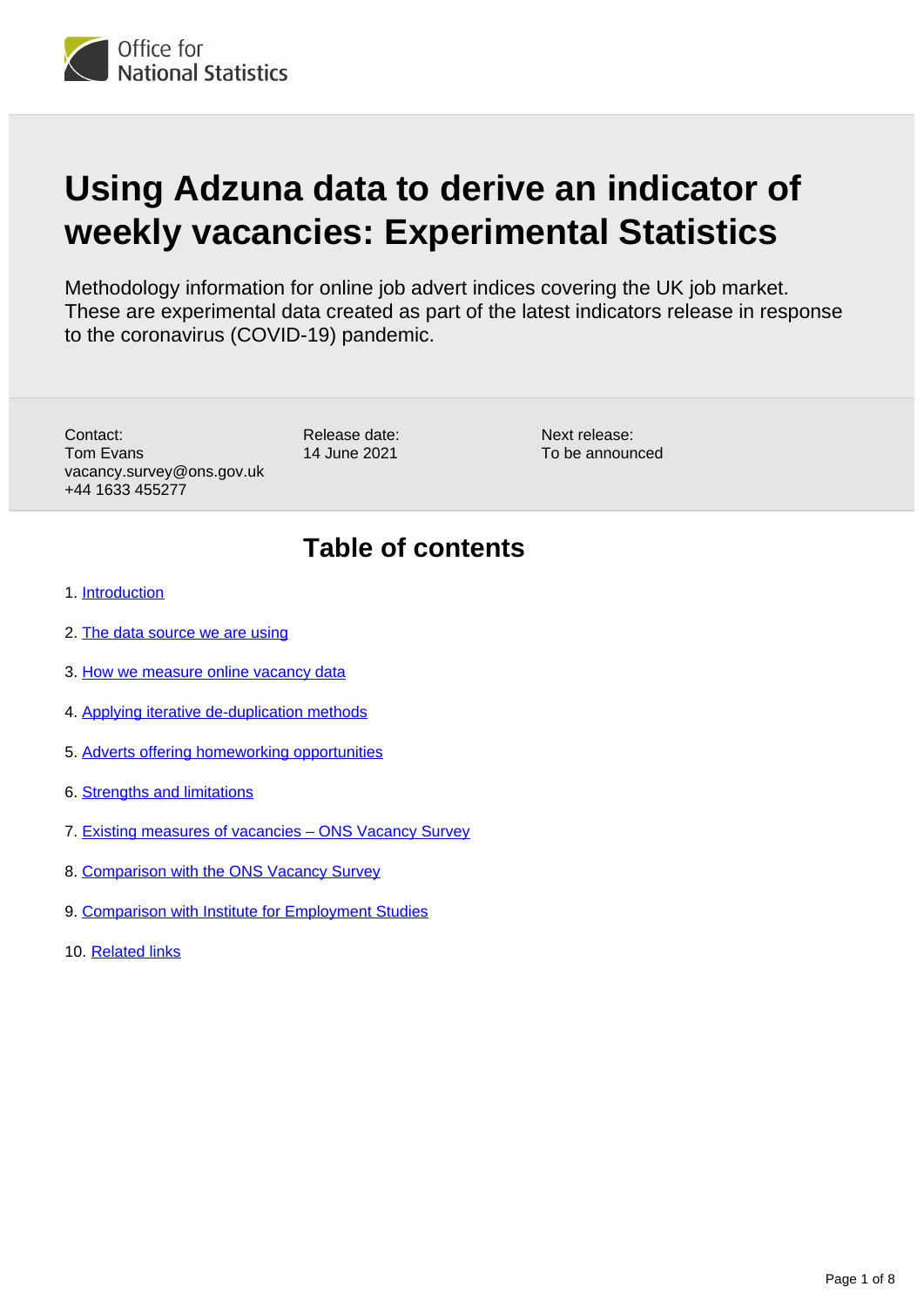## <span id="page-1-0"></span>**1 . Introduction**

During the coronavirus (COVID-19) pandemic, we have been providing timely indicators of the effect of the disease on the UK economy and society in our Coronavirus and the latest indicators for the UK economy and [society bulletin](https://www.ons.gov.uk/peoplepopulationandcommunity/healthandsocialcare/conditionsanddiseases/bulletins/coronavirustheukeconomyandsocietyfasterindicators/latest).

These faster indicators now include a set of experimental job advert indices covering the UK job market. These indices are created based upon job adverts provided by [Adzuna.](https://www.adzuna.co.uk/) These data include information on several million job advert entries live from February 2018 broken down by job category and by region, based on the information included in the job advert. This article sets out the methodology used to derive these indices and provides comparisons with other data sources.

As [Experimental Statistics](https://www.ons.gov.uk/methodology/methodologytopicsandstatisticalconcepts/guidetoexperimentalstatistics), these data are subject to revisions as our methodology and systems are refined.

We plan to develop these indicators iteratively over the coming weeks and months, taking on user feedback and improving our methodology, and we plan to produce further breakdowns including online vacancies by Standard [Occupational Code](https://www.ons.gov.uk/methodology/classificationsandstandards/standardoccupationalclassificationsoc) and by lower-level geographies such as local authority or Local Enterprise Partnerships.

### <span id="page-1-1"></span>**2 . The data source we are using**

[Adzuna](https://www.adzuna.co.uk/) is an online job search engine that collates information from thousands of different sources in the UK. These range from direct employers' websites to recruitment software providers to traditional job boards, providing a comprehensive view of current online job adverts.

Adzuna is working in partnership with the Office for National Statistics (ONS) and has made data available for analysis including online advert job descriptions, job titles, job locations, job categories and salary information. The data provided are a point-in-time estimate of all job adverts indexed in Adzuna's job search engine during the point of data extraction.

Prior to our analysis, Adzuna carries out some data cleaning methods such as removing duplicate entries where all information relating to a job advert is the same, because of multiple recruiters advertising at the same time, and applying minimum quality thresholds on some data fields.

Adzuna has a high coverage of all job adverts in the UK but because of the fact that this source is limited to online vacancies, there will be some job adverts missed such as casual work advertised through word-of-mouth and internal vacancies, which are filled using other head-hunting methods.

If you would like more information about Adzuna's data, please contact [scottsweden@adzuna.com.](mailto:scottsweden@adzuna.com)

### <span id="page-1-2"></span>**3 . How we measure online vacancy data**

We are using online job advert data to create a proxy measure of overall vacancies in the UK.

### **Allocating job adverts to categories**

Adzuna uses a neural network to assign categories to the job adverts. This model uses natural language processing to analyse the text in both the job title and description fields and uses these data to assign the most suitable job category. We use all of these categories as they are defined in the Adzuna data apart from aggregating "Healthcare/nursing" and "Social services/care/work" into "Health and Social Care".

#### **Allocating regions to job adverts**

On 18th March 2021, we updated our regional methodology. The online job advert data that we receive from Adzuna contain a free text location field, which is filled in by the company or individual creating the job advert directly. These can contain varying levels of geography information as the advertising company deems fit for the advert, including street names, postcodes, towns, cities or even countries. They may also not fill in a location. To allocate regions to job adverts, we: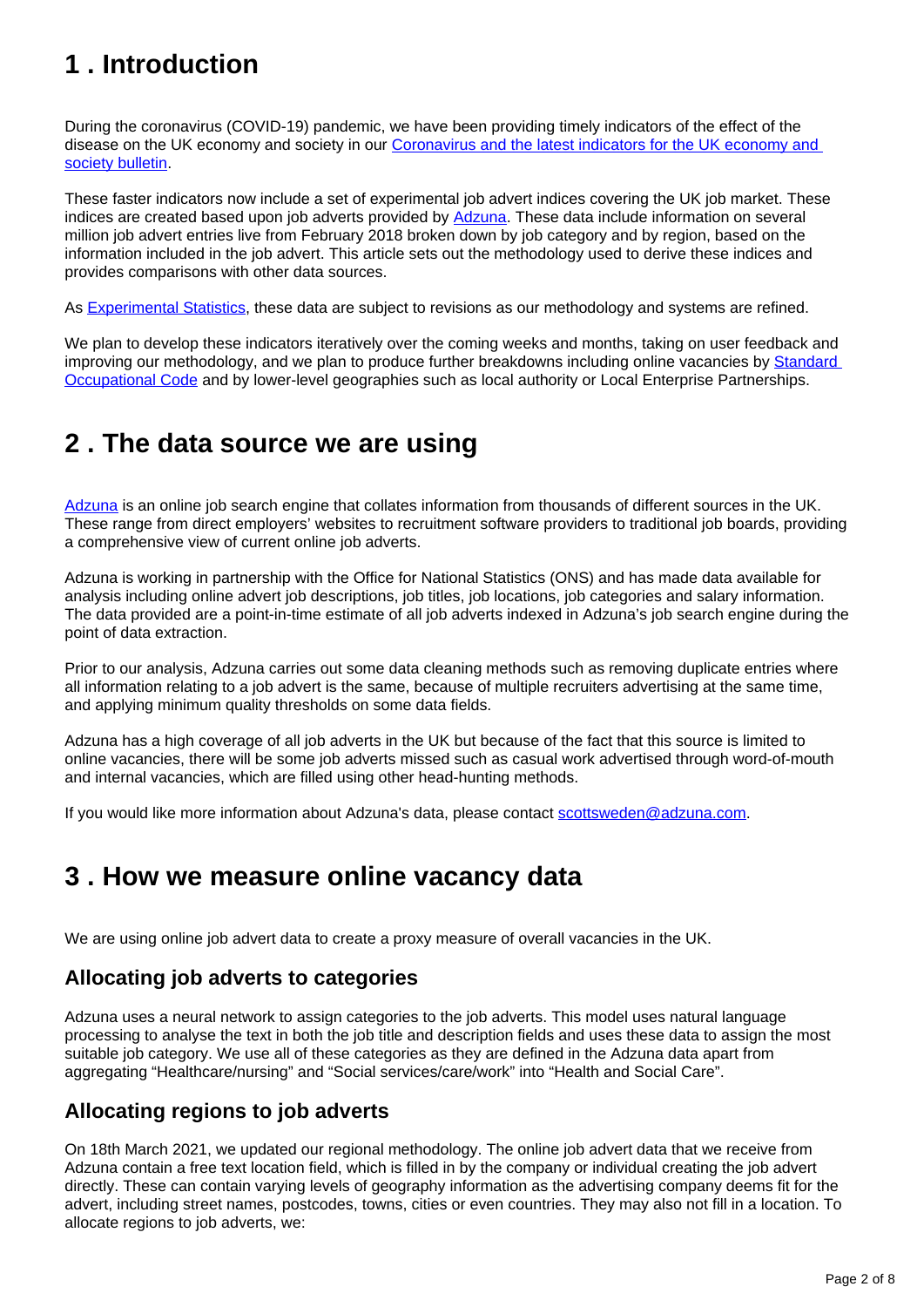- manually review a number of these locations to assign them to a local authority, which accounts for 80% of all unique locations in the dataset
- match this to a postcode Lookup file for adverts that have postcode location information in the raw location data
- text-match the raw location information to a lower-level geography such as wards, local authorities and counties, based on an exact match of the wording used in Office for National Statistics (ONS) Geography names covering the UK
- text-match the raw location information based on partial matches of the wording used in ONS Geography names covering the UK
- choose the lowest geography (that is, ward) as the one to map to region in the case of matching at multiple levels
- only use the postcode information in the case of having both postcode and other raw location information
- map the information from the previous six steps to the right local authority using ONS Geography Lookup [files,](http://geoportal.statistics.gov.uk/datasets/0fa948d8a59d4ba6a46dce9aa32f3513_0) before aggregating these local authorities to their corresponding NUTS1 regions
- make some manual corrections to re-assign incorrect allocations that are caused by common location names across different regions

Some locations may be too high-level to map to a local authority (for example, counties), but can be mapped to NUTS1 regions using the steps outlined in the first four points outlined.

Using this approach, we can assign regions to the majority of job adverts, but there remain some adverts that are unallocated and hence shown as "Unknown" regions. Some examples of why these adverts have not been assigned a region are:

- the location of a job advert is too granular to be matched to a local authority using our current Lookup files; for example, street-level information is not currently included in our Lookup but may be considered in the future
- the location of a job advert is too high-level to be matched to a region; for example, jobs can be advertised at a "United Kingdom" level
- the location of a job advert cannot be matched to the Lookup file because it is not standard
- the job advert is not assigned a specific location and is instead advertised as a "remote working" or "working from home" opportunity
- the location of a job advert is outside of the UK

We plan to iteratively improve our region allocation process to address these example cases in future.

#### **Presenting the data**

We present our total advert, adverts split by category and adverts split by region as index series, which are calculated in the following way: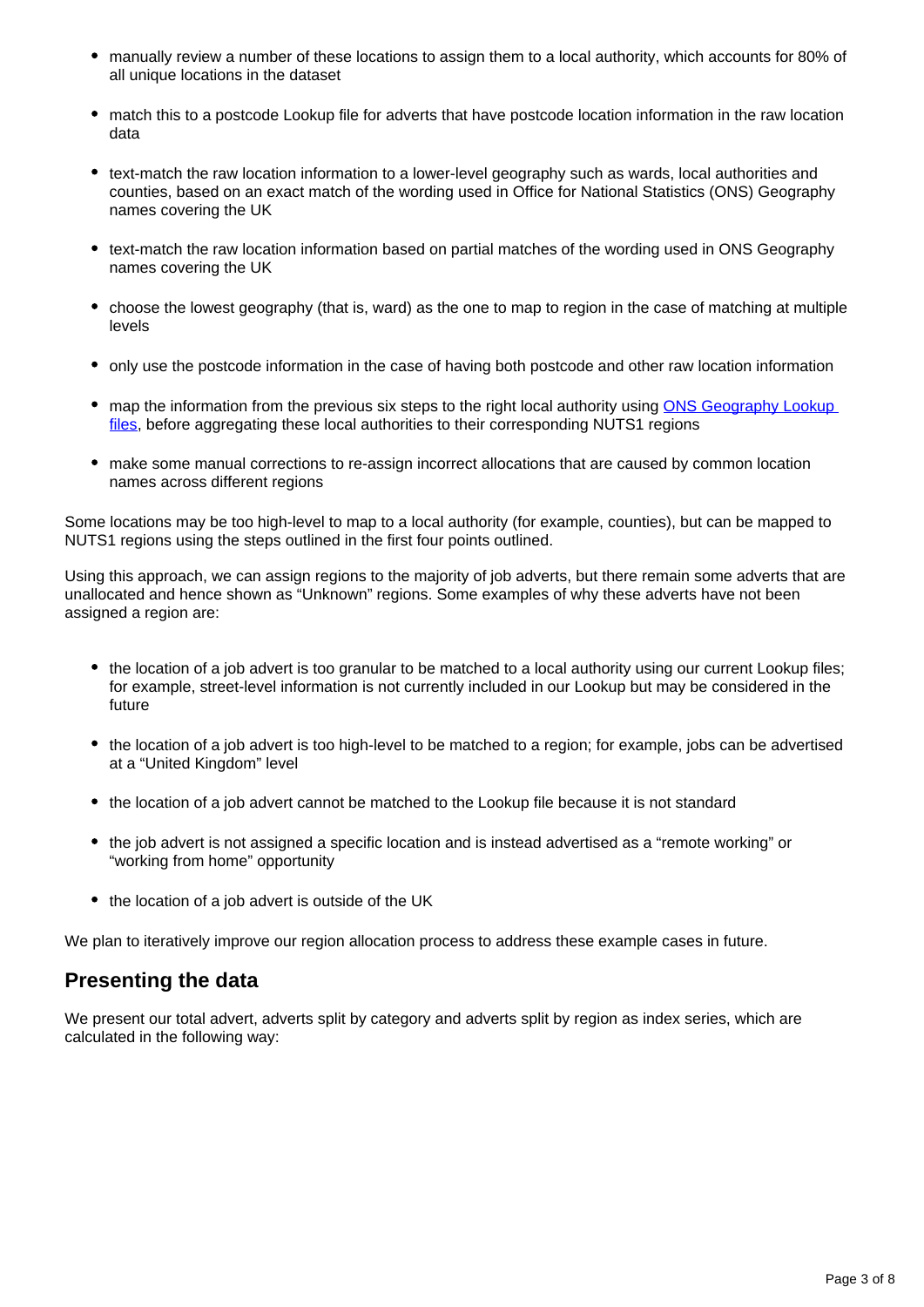- 1. aggregate all live job adverts at a given point in time in a week
- 2. missing and anomalous values are imputed by linear interpolation, so there is one value for each week
- 3. calculate the mean of weekly counts of live job adverts listed on Adzuna in February 2020, including the imputed values
- 4. divide each value in the total time series by this mean value, thus indexing the series so the February 2020 average equals 100
- 5. round the indexed values to one decimal place

#### **Notes for: How we measure online vacancy data**

- 1. The education industry's total adverts for 21 March was anomalous, and the value has been imputed through linear interpolation.
- 2. The missing values are one week between 15 and 28 February 2019, three weeks between 31 October and 28 November 2019, two weeks between 5 and 27 December 2019, and one week between 3 and 16 January 2020.

### <span id="page-3-0"></span>**4 . Applying iterative de-duplication methods**

From 25 March 2021, we will introduce an additional version of online job advert indices, which have partially accounted for some specific types of duplicate job adverts in the data. The steps taken to identify and remove these duplicates are outlined below:

- apply text-cleaning techniques to the job description and job titles to ensure they are lower case and only contain letters or numbers; that is, special characters are removed
- remove very common words from the job descriptions such as "our", "a", "an" and so on
- apply a document similarity detection method to identify sets of job descriptions that are near-identical in their wordings and have the same job title; we then keep a single example for each NUTS 1 region, assigned from the previously mentioned methods, so that a job description from an identical set is found
- the similarity detection is designed to be highly specific, flagging only very similar documents as duplicates; this is because most duplications appear to be repostings with little editing, and because for heavily reworded job descriptions it is often unclear whether the duplication is for the same position or for very similar positions differing slightly in technical skill requirements or seniority
- mark duplicates and drop them from the data

### <span id="page-3-1"></span>**5 . Adverts offering homeworking opportunities**

On 14 June 2021, we published a one-off [dataset](https://www.ons.gov.uk/employmentandlabourmarket/peopleinwork/employmentandemployeetypes/datasets/onlineremoteworkingjobvacanciesestimates) of online job adverts which offered homeworking opportunities. This shows the trends of jobs referencing some homeworking, as well as trends of the proportion of all jobs referencing the opportunity. A supporting **article** explores this.

The steps taken to identify these adverts are: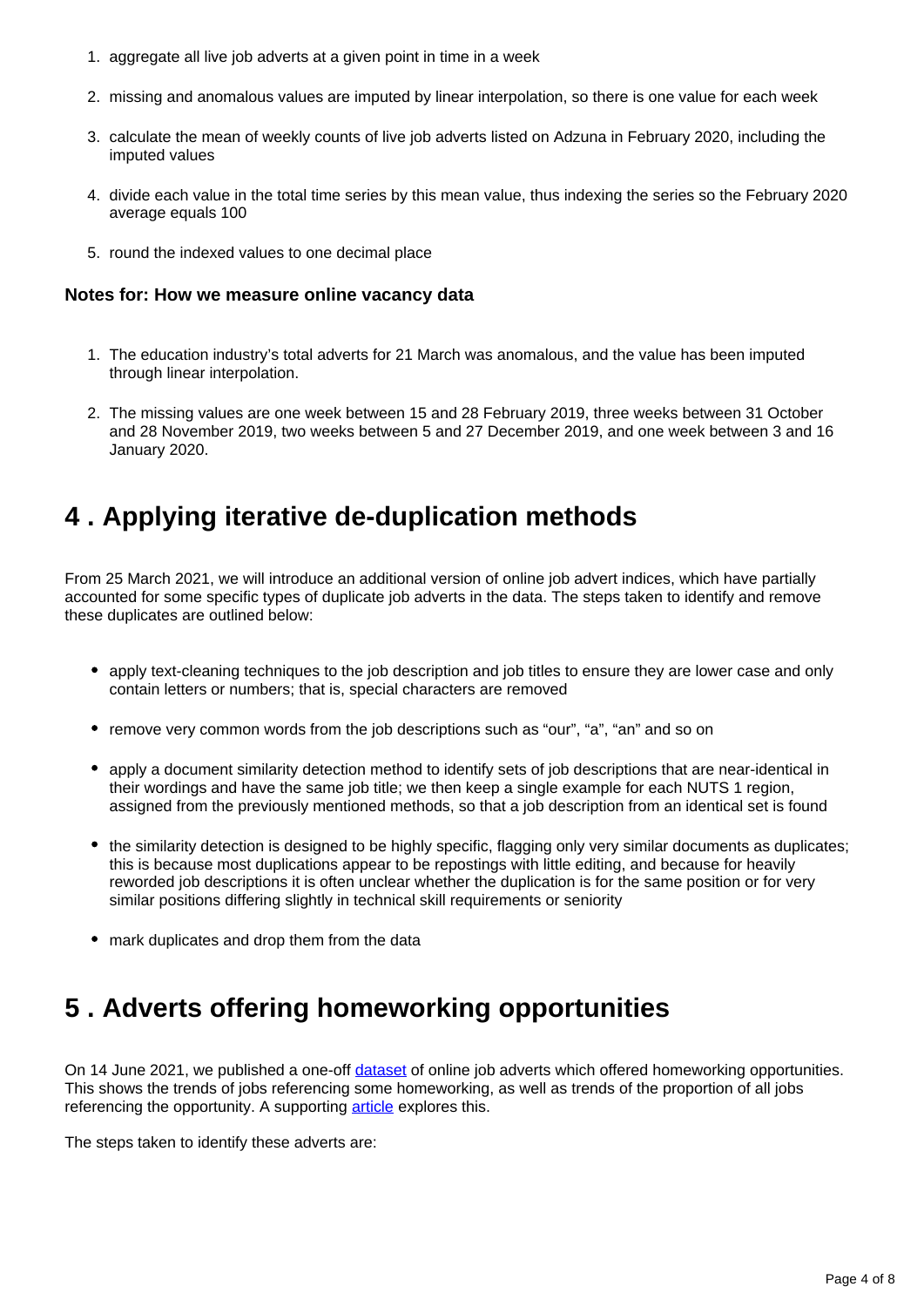- combine the job description and job title fields together to one string variable
- apply text-cleaning techniques to the job description and job title to ensure they are lower case
- apply text-matching to identify job adverts which contain key phrases associated with homeworking such as "remote working", "work from home", "home-based" and "telework"
- apply a correction where phrases such as "nursing home" and "care home" are amalgamated to ensure they are not wrongly identified as homeworking.

It is important to note the limitations of the series. These are that:

- the series does not separately identify job adverts that exclusively offer homeworking from those which offer flexible homeworking, such as one day a week at home
- the series does include a small number of incorrect classifications because of adverts listing that the post is "not suitable for homeworking".

We have also produced a deduplicated version of these data. Users should be aware that some trends differ between the non-deduplicated and deduplicated data.

This methodology has been produced by the Office for National Statistics (ONS) in collaboration with our research partners at the University of Warwick. The university team has supported our work in identifying online homeworking adverts.

The University of Warwick team will be publishing an academic paper on their work in June, titled: 'Revolution in progress: the rise of remote work in the UK. CAGE Working Paper (2021)'.

### <span id="page-4-0"></span>**6 . Strengths and limitations**

#### **Strengths of Adzuna data**

- The data are extremely timely with analysis available to be published six days after the snapshot of adverts has been extracted; this provides an early indication of how the trend of the number of live job adverts is changing in the UK.
- Data are available on a weekly basis, allowing week-to-week comparisons.
- Most adverts in the dataset include detailed information such as potential lower-level geographies, detailed job descriptions and some salary information.

#### **Limitations of Adzuna data**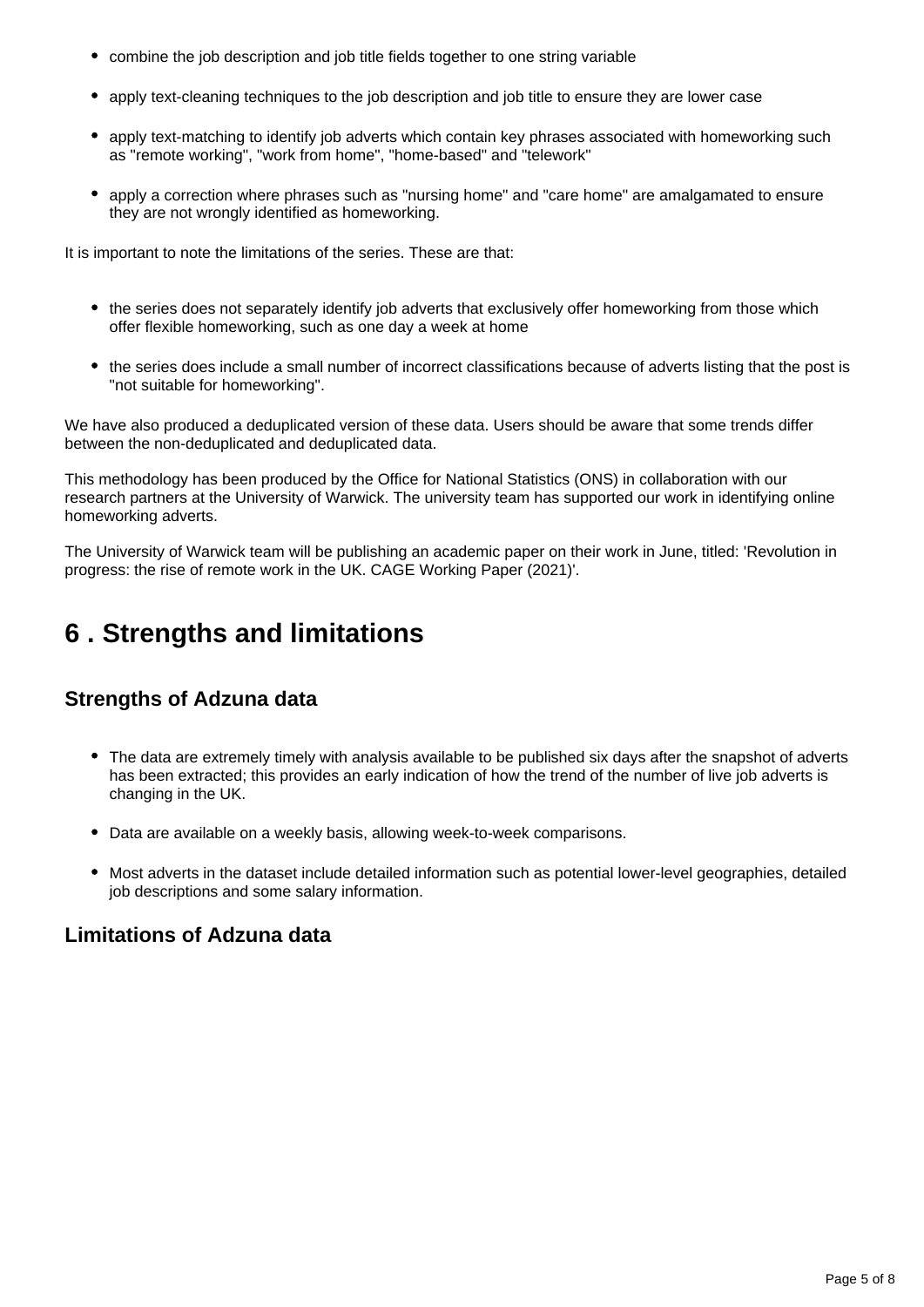- The number of job adverts being posted is not a direct measure of labour force demand; the number could respond to other changes such as how positions are recruited for (that is, decreased activity from recruitment agencies could lead to decreased duplication of multiple adverts for one post).
- Job adverts may not be removed from online job vacancy boards immediately when the position is filled so the indices may not fully reflect companies who have halted active recruitment. Note that Adzuna perform data cleaning to remove adverts that have not been observed as live for 30 days.
- The data are compiled from multiple job vacancy boards and adverts are considered "live" if the posting is still live on any board, even when it has already been removed from an alternative source.
- The scope of online job adverts does not fully capture the scope of UK economic activity because of differing advertising methods, for example, casual work may be advertised by word-of-mouth or in shop windows as opposed to online.
- There are points in the time series where we know there are increased levels of duplication in the dataset that are resulting in a potentially inflated value of job adverts; where this is the case, footnotes were added to the data tables to identify these anomalies.

### <span id="page-5-0"></span>**7 . Existing measures of vacancies – ONS Vacancy Survey**

The Vacancy Survey is a statutory, monthly survey of businesses. The survey asks a single question: how many job vacancies a business had in total (on a specified date) for which they were actively seeking recruits from outside their organisation.

The headline series are based on three-month moving averages, by industry and by size of business. The [Inter-](https://www.ons.gov.uk/aboutus/whatwedo/paidservices/interdepartmentalbusinessregisteridbr)[Departmental Business Register \(IDBR\)](https://www.ons.gov.uk/aboutus/whatwedo/paidservices/interdepartmentalbusinessregisteridbr) is used as the sampling frame. The total sample is approximately 6,100 businesses per month, with approximately 1,400 large businesses included every month and the remaining 4,700 consisting of smaller enterprises randomly sampled on a quarterly basis.

The survey covers all sectors of the economy and all industries in England, Scotland and Wales (Great Britain) with the exception of employment agencies (to avoid double-counting of vacancies) and private households, agriculture, forestry and fishing (because of the disproportionate costs involved as these industries mainly consist of very small businesses with few vacancies). Estimates for UK are derived by weighting up the data for Great Britain using employment estimates (Northern Ireland accounts for around 3% of UK employment). Vacancy statistics are not available by region. Northern Ireland businesses are not approached because of the risk of overlap with other surveys conducted by Northern Ireland departments.

The Vacancy Survey reference date falls on the first Friday of the month, unless this is the first day of the month. In this case, the reference date moves to the second Friday of the month. For the May 2020 period, the reference date was Thursday 7 May 2020 because of a change in date of the first May Bank Holiday.

Office for National Statistics (ONS) vacancy statistics are a three-month average measure that are seasonally adjusted and then published in the [Vacancies and jobs in the UK statistical bulletin,](https://www.ons.gov.uk/employmentandlabourmarket/peopleinwork/employmentandemployeetypes/bulletins/jobsandvacanciesintheuk/may2020) usually between six and seven weeks after the reference date of the survey.

Further information regarding the ONS Vacancy Survey can be found in the [the Vacancy Survey QMI](https://www.ons.gov.uk/employmentandlabourmarket/peopleinwork/employmentandemployeetypes/methodologies/vacancysurveyqmi).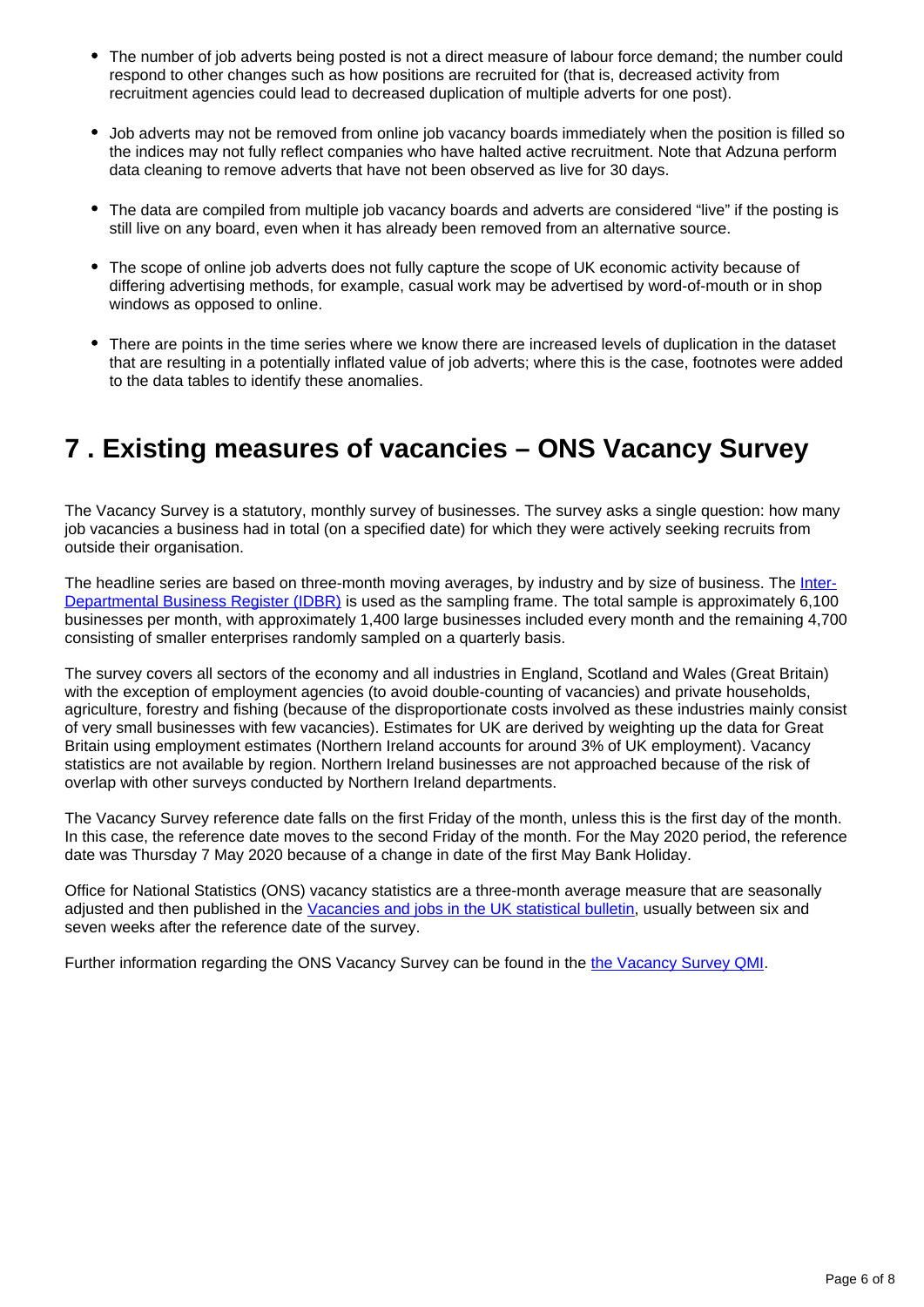### <span id="page-6-0"></span>**8 . Comparison with the ONS Vacancy Survey**

When comparing [experimental](https://www.ons.gov.uk/methodology/methodologytopicsandstatisticalconcepts/guidetoexperimentalstatistics) Adzuna job adverts data with the Office for National Statistics (ONS) Vacancy Survey it is important to be cautious and note the different definition of what each source covers.

Adzuna covers online job adverts listed, which can include multiple job opportunities within one advert or ongoing recruitment campaigns, which do not align directly with one job vacancy; further detail on the limitations of the Adzuna dataset can be found in [Section 3.](https://www.ons.gov.uk/peoplepopulationandcommunity/healthandsocialcare/conditionsanddiseases/methodologies/usingadzunadatatoderiveanindicatorofweeklyvacanciesexperimentalstatistics#how-we-measure-online-vacancy-data)

The ONS Vacancy Survey covers vacancies defined as a vacancy for which businesses are actively seeking recruits from outside their organisation.

However, it may still be sensible to compare both data sources to give an indication of quality. At a higher level, we can see similar movements in Adzuna vacancies compared with ONS vacancies data. The same comparability can be observed with vacancies that are classified at industry level with equivalent [Standard](https://www.gov.uk/government/publications/standard-industrial-classification-of-economic-activities-sic)  [Industrial Classification \(SIC\)](https://www.gov.uk/government/publications/standard-industrial-classification-of-economic-activities-sic), such as "Education", "Healthcare/Social Care" (aggregated from Health care and Social Care), "Retail/Wholesale" and "Catering/Hospitality". For these groups, we found some correlation with trends in ONS vacancies data.

However, this correlation was not found in other groups because of different methodologies. The vacancies data in some categories assigned by Adzuna such as "Graduates" and "IT/Computing/Software" are linked to both occupations and industries; therefore, it is not appropriate to compare industry-level vacancies directly with the [ONS vacancies estimates](https://www.ons.gov.uk/employmentandlabourmarket/peopleinwork/employmentandemployeetypes/bulletins/jobsandvacanciesintheuk/may2020) which are produced at SIC level.

While the "Healthcare/Social care" category has historically shown a strong correlation with the ONS Vacancy Survey, from April to September 2020, it diverged from the vacancies data.

### <span id="page-6-1"></span>**9 . Comparison with Institute for Employment Studies**

[The Institute for Employment Studies](https://www.employment-studies.co.uk/) (IES) published weekly vacancy analysis from April to the beginning of July 2020 using Adzuna data. These publications provided additional insight including local changes in vacancy levels and changes in vacancies by salary levels. We collaborated with the IES to ensure our methodologies are consistent, but there are some differences that users should be aware of.

#### **Extract date**

Adzuna provide point-in-time estimates of job adverts listed at any given time. Although both the Office for National Statistics (ONS) and IES are extracting their data weekly, these extractions take place on different days of the week. This means there are minor differences in our analyses, as there are a different number of job adverts listed on different days.

#### **Location assignment**

Some of the job adverts included in the Adzuna data have unidentified locations. IES has removed these adverts from their total advert series, but the ONS has not. This may cause minor differences between the sources at the aggregate level.